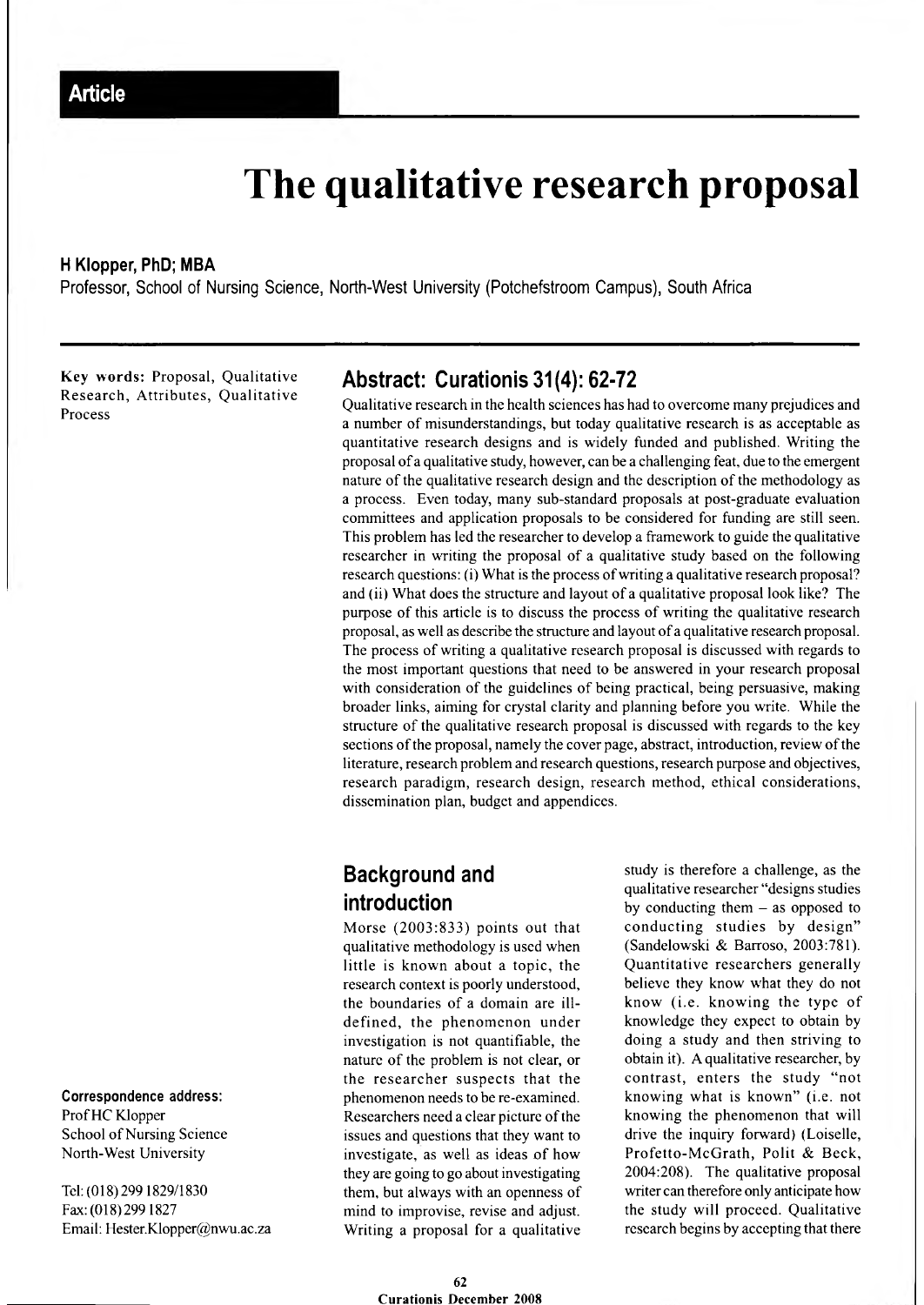is a range of different ways of making sense of the world (that the truth is only valid in a specific context) and is concerned with discovering the meanings seen by those who are being researched and with understanding their view of the world rather than that of the researcher (Jones, 1995:2)

# **Problem statement**

Qualitative research in the health sciences has had to overcome prejudice and a num ber of misunderstandings. Some of the misunderstandings include the beliefs that qualitative research is "easy"; and the "stigma of the small sample". However, by now we know that qualitative research experts make these misinterpretations redundant and irrelevant as more and more qualitative studies are funded, and results are published widely. Notwithstanding the fact that qualitative research is now as acceptable as quantitative research designs, sub-standard proposals at post-graduate evaluation committees or application proposals to be considered for funding are still seen. Writing the proposal of a qualitative study is challenging due to the emergent nature of the qualitative research design and the description of the methodology as a process. In response to the nature of health care practices that focus on patient care, there is an increased tendency to investigate phenomena from a qualitative perspective. Therefore the following questions can be asked: (i) What is the process of writing a qualitative research proposal? and (ii) What does the structure and layout of a qualitative proposal look like?

# **Purpose**

The purpose of this article is twofold, i.e. the process of writing the qualitative research proposal will be discussed, followed by a description of the structure of a qualitative research proposal, including examples from qualitative studies (where relevant).

# **Process of the qualitative proposal**

Qualitative researchers often find themselves in a "catch-22" situation. They have intentionally selected a qualitative research design, as little is known about the phenomenon to be studied; yet it is expected to write how data analysis will be done when the data is not known. However, it is imperative that the researcher must convince the proposal evaluation committee or funding agency reviewers in order to be allowed to proceed with the study. In response to this situation, Morse and Field (1996:35) remark that "clearly, developing a rigid plan for a qualitative project, including detailed plans for data collection and analysis, becomes impossible when writing qualitative proposals". Unlike positivist research, there is no single accepted framework for a qualitative research proposal. To present an acceptable proposal means shifting away from one's own concerns and thinking about the questions that the reader(s) or reviewer(s) of the research proposal will be asking (Silverman, 2000:113). These questions do not necessarily differ from the questions asked in quantitative research, but will alert one to the possible questions that will be asked.

The questions a research proposal must answer, are: (i) Why should anyone be interested in my research? (ii) Is the research design credible, achievable and carefully explained - in other words, is it logical? (iii) Is the researcher capable of doing the research? (Bottorff, 2002:7). Silverman (2000:113 -117) suggests that the researcher (whether qualitative or quantitative) answers these questions properly. This can be achieved by focusing on the following guidelines: be practical, be persuasive, make broader links, aim for crystal clarity and plan before you write.

# **Be practical**

Indicate to the members of the proposal evaluation committee or funding agency reviewers how your research will address the identified research problem or solve an issue, for example, staff morale or patients' perceptions of quality of care. Research that concerns practical problems cannot be shrugged off even if the researcher is proposing to do a purely academic piece of research with no expectation that it will be read outside the university community (Silverman, 2000:114). The audience is therefore very important when preparing the proposal. Strauss and Corbin (1990:237-239) differentiate

between four types of audiences and their different expectations, namely academic colleagues, policy-makers, practitioners and lay audiences. For proposal acceptance the audience will be the members of the proposal evaluation committee or/and the funding agency reviewers.

The University of Jyváskylá provides guidelines to their post graduate students and indicate that they should distinguish between the following audiences (<http://www.jyu.fi/hum/> laitokset/kielet/oppiaineet\_kls/ englanti/research/postgrad/ instructions, accessed 31/07/2008):

(i) the research community that it addresses (i.e. those doing research on similar or related questions); and / or (ii) to a community of practitioners who work with the kinds of problems or questions that your study addresses (e.g. language teachers, text producers, professionals who design language / communication training, etc.); and /or (iii) to the broader social community or society as a whole (e.g. does your research address questions that are important for particular groups of people or questions which are currently debated in society?)

# **Be persuasive**

Morse (1994:226) explains that "the first principle of grantmanship (and for that matter approval of your proposal) is to recognize that a good proposal is an argument ... the proposal must take a case to the proposal evaluation committee or funding agency that the research question is interesting and that the study is important. Thus the proposal must be written persuasively." As a researcher you must be balanced, with a realistic understanding of what you can achieve (Silverman, 2000:114). To be persuasive implies that "you must convince other people, like other researchers, research funding agencies, educational institutions, and supervisors that your research is worth spending scarce resources on. You convince people of the value of your work by showing them how your research will make a difference to the world, or by identifying a dilemma in existing theory which your research will help resolve" (Higson-Smith, Parle, Lange & Tothill, 2000:5).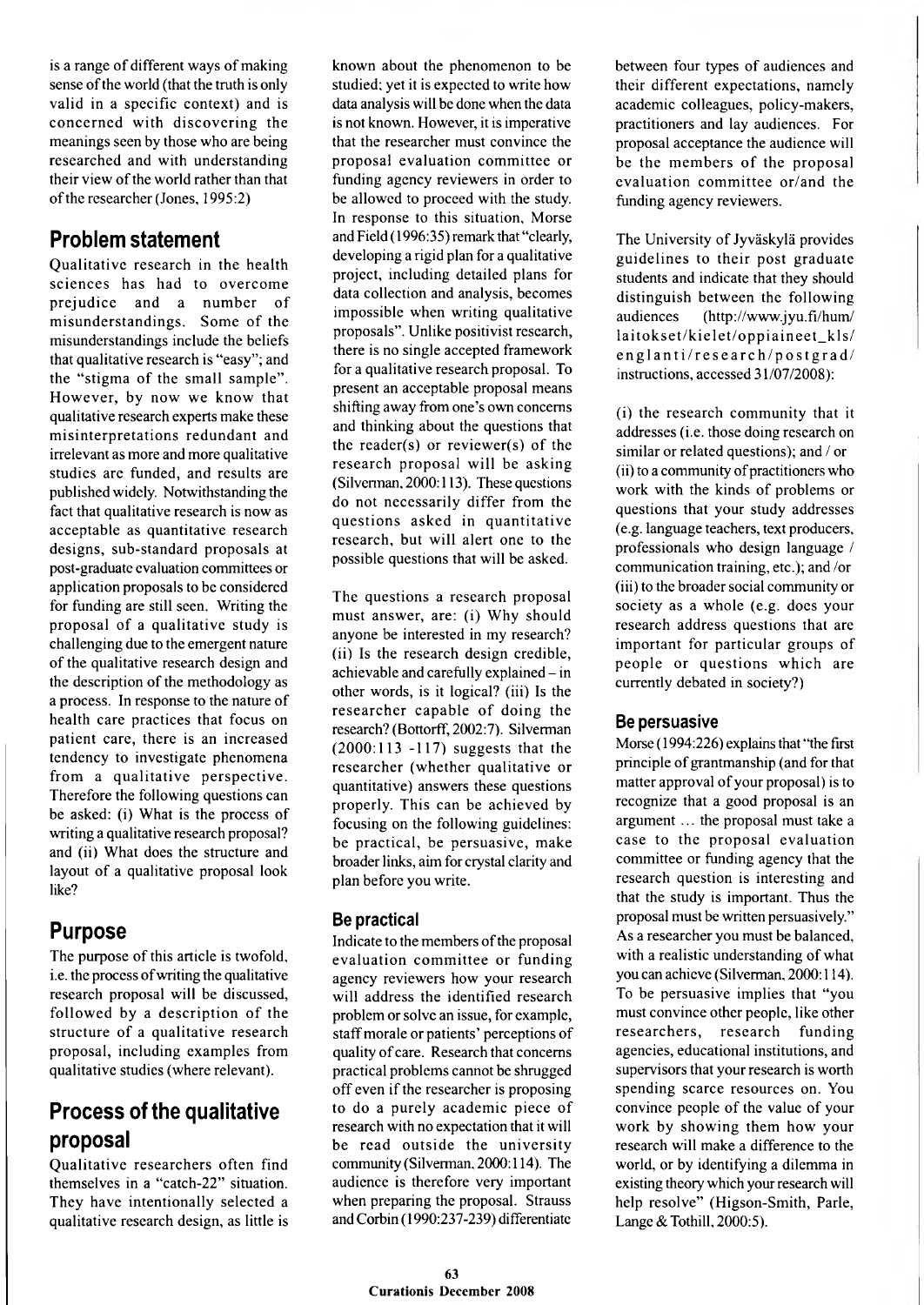#### **Make broader links**

The researcher should demonstrate in the proposal the understanding of the broader implications of the proposed research. (Silverman, 2000:114-115). Morse (1994:227) suggests that one way of achieving this is to "place the problem in context to show, for instance, that when we understand this, we will be able to work on that". For example, indicate how your research will improve practice or influence policy.

# **Aim for crystal clarity**

The aim of the researcher should be for clearly stated, in simple language that describes the research in a way that non-specialists can com prehend. Morse (1994:227) argues that the researcher should resist the temptation to lapse into pure jargon, as "some of the reviewers will be from other disciplines, and the proposal writer should assume nothing and explain everything". Silverman (2000:115) gives advice to the researcher and states that the proposal should be concise, using short, simple sentences.

# **Plan before you write**

Remember the saying "If you fail to plan, you plan to fail." It is important that the writer plans the process, as the proposal should not only demonstrate that it is based on an intelligent understanding of the existing literature, but it must also show that the writer has thought about the time needed to conduct each stage of the research (Silverman, 2000:116). Time management is embedded in the planning process. The proposal will also be judged on the researcher's account of how time will be used. Arber (1993:35) notes that one needs "to adopt a systematic and logical approach to research, the key to which is the planning and management of your time". Attention is given to timelines further on in the manuscript.

# **Structure of the qualitative proposal**

The key sections of a qualitative proposal are listed below and attention will be paid to each. As explained above, this framework is meant to guide the qualitative researcher, but is not intended to be used as a recipe. The framework should be applied within the uniqueness of each study.

# **Cover page**

Formal documents usually have a cover page. The format of the cover page is often provided by the proposal evaluation committee or the funding agency. If no format is provided, create a cover page and include the following (Morse & Field, 1996:39-40):

- Title of the proposal.
- Name and affiliation of the researcher (principal investigator) and add coinvestigators (if relevant). The affiliation will include the type of degree, for example Master in Public Administration, as well as the name of the university where the study will be conducted.
- Lines for the signatures of the researcher as well as the university authorities.
- Contact detail information address, phone and fax numbers, and e-mail address.

# **Abstract**

The abstract is a synopsis of the proposal; yet it is important that it is comprehensive enough to inform the evaluators or reviewers, and to introduce the project (Morse & Field, 1996:40). It should include a short introduction to the research problem, the research question, research purpose and objectives, followed by the research design and research method. The abstract is usually 250- 300 words long, but this is often dictated by the committee guidelines or the funding agency. First impressions count, and this is also true for the abstract, as this will be the first part that the reviewers read. It is advisable to leave the writing of the abstract until the end, as it will be easier to write after you have clarity of the research process. The inclusion of no more than five keywords is advisable at the end of the abstract. Structure can be given to the abstract by adding headings, i.e. Background, Aim (Purpose and specific objectives), Data Source, Method, Results and Conclusion, followed by Keywords.

# **Introduction**

Begin with something interesting that

immediately catches attention. Introduce the question and what it is that you want to know or understand, and explain the interest in the topic (Heath, 1997:1). The introduction must get the attention of the reader and convince him/her of the value of the study, or, as Sandelowski (2002:9) describes it, it must "set the stage". At the beginning of the proposal the significance of the study should be stated and it must be made clear why there is a need for the study (Sandelowski, 2002:9). Burns and Grove (2005:667-668) provide questions that can be used to assess the significance of the study: (i) Who has an interest in the domain of inquiry? (ii) What do we already know about the topic? (iii) What has not been answered adequately in previous research and practice? And (iv) How will this research add to knowledge, practice, and policy in this area? Furthermore, the introduction sets the scene and puts the research in context (Bumard, 2004:175). When writing for an international audience, it is important to place the research in an international context.

# **Review of the literature**

Relevant literature should be cited that demonstrates the need for the research study in such a manner that it convinces the evaluators or reviewers that the study is worthwhile. "Literature consists of all written sources relevant to the topic you have selected" [or the phenomenon under investigation] (Bums & Grove, 2005:93). It is often a challenge to include all relevant or most supportive literature as data, knowledge and information availability expand daily in the digitally enhanced knowledge environment, doubling every eighteen months in 2008. It is therefore suggested that the researcher critique previous research, and demonstrates how the present study will clarify or compensate for shortcomings in previous research and how the study will add to the existing body of knowledge. The literature review provides a theoretical context for the study, but is not a conceptual framework, as it does not drive the study or provide an outline for the analysis (Morse & Field, 1996: 41). Apart from simply offering an account of the research that has been carried out previously, the author should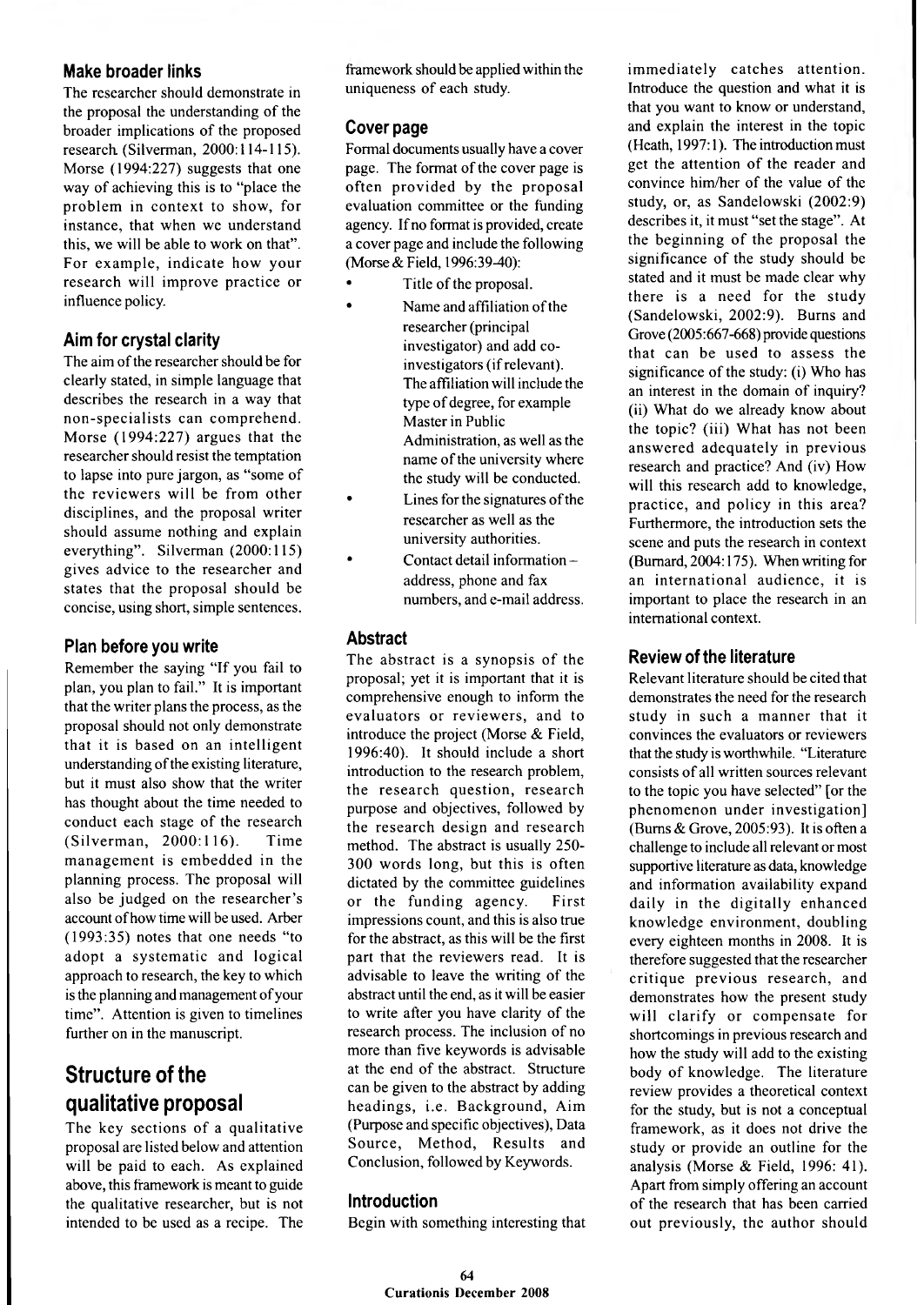describe *how* he or she searched the literature. This involves describing the computer search engines used and the keywords entered into those engines (Bumard. 2004:175). For example: *"Searches were performed using the following resources: Nexus database, South African journal database or*  $S$ *AePublications, international journal databases (EBSCOhost and ScienceDirect), books, dictionaries, theses and dissertations from the North-West University library and inter-library loans"* (Knobloch & Klopper, 2008:6).

The literature review is not necessarily a separate heading, as it could be integrated in the introduction, providing a rationale for the planned study. Bums & Grove (2005:95) point out that the purpose and the timing of the literature review could vary in qualitative research, based on the type of study to be conducted. Table 1 summarises the purpose of the literature review in qualitative research.

# **Research problem (and research question)**

In this section the researcher answers the question: *"What is the problem? "* Sandelowski (2002:9) suggests that numbers should be used to document the extent and nature of the problem. As research is a logical process, the research problem is a synthesis of the introduction and literature review; in other words, it is a *"diagnosis* " of the problem. The problem can be broad, but must be specific enough to convince the reviewers that it is worth focusing on (Bottorff, 2002:11). The section on the research problem must conclude with the research question to be answered. The research question(s) should be *how* questions. The following format is suggested to structure research questions for qualitative studies (but it is also relevant to quantitative studies) (http:// filebox.vt.edu/users/nespor /design, accessed 17 May 2004):

• How has/have the *activity/ relations* changed as the *activity/relations* has/have changed? *"Activities "* refer to relatively long-term, ongoing, collective social endeavours (for example studying at university, living a healthy lifestyle, raising a family,etc.). *"Relations"*refer to on-going systems of relations organised around gender, ethnic group, age, or between the role players in a formal organisation, for example worker/supervisor; student/lecturer; health care professional/patient. Example: How has health

### **Table 1. Purposes of the literature review in qualitative research (Burns & Grove, 2005:95).**

| Type of qualitative research | Purpose of the literature review                                                                                        |
|------------------------------|-------------------------------------------------------------------------------------------------------------------------|
| Phenomenological research    | Compare and combine findings from<br>the study with the literature to<br>determine current knowledge of a<br>phenomenon |
| Grounded theory research     | Use the literature to explain, support,<br>and extend the theory generated in the<br>study                              |
| Ethnographical research      | Review the literature to provide a<br>background for conducting the study,<br>as in quantitative research               |
| Historical research          | Literature is reviewed to develop<br>research questions and is a source of<br>data                                      |

service delivery changed as health policy changed?

• How do *concrete actors* make sense of /respond to / accomplish the *activity/ policy* that play a key role in their lives? *"Concrete actors* " are historically and geographically situated people, organisations, and institutions.

Example: How do primary care workers respond to shortages of personnel in rural clinics?

• How is the *artefact /tool/ policy* used by *concrete actors*? "Artefacts, tools, and policies" are used in more or less their everyday meanings, although "*tools and artefacts "* should be thought of as encompassing technologies.

Example: How is the primary health care policy implemented by different health professions? What happens to the *system of relations* when the *activity* takes place? *Example: What happens to the quality of care of patients from a low income status if they cannot access health care?*

In summary, the research questions clearly delineate the research (sometimes with sub-questions), and the scope of the research questions(s) needs to be manageable within the time frame and context of the study (Bottorff, 2002:11).

### **Research purpose and objectives**

The research purpose (or goal, or aim) gives a broad indication of what the researcher wishes to achieve in the research. The research purpose is a concise, clear statement of the specific goal of the study (Bums & Grove, 2005: 71). The purpose usually indicates the type of study to be conducted, i.e. identify, describe, explain, or predict. Mouton and Marais (1994:51; also compare Mouton, 1996:103) presents a classification of different types of research studies to present *"a more*  $systematic$  picture of different kinds of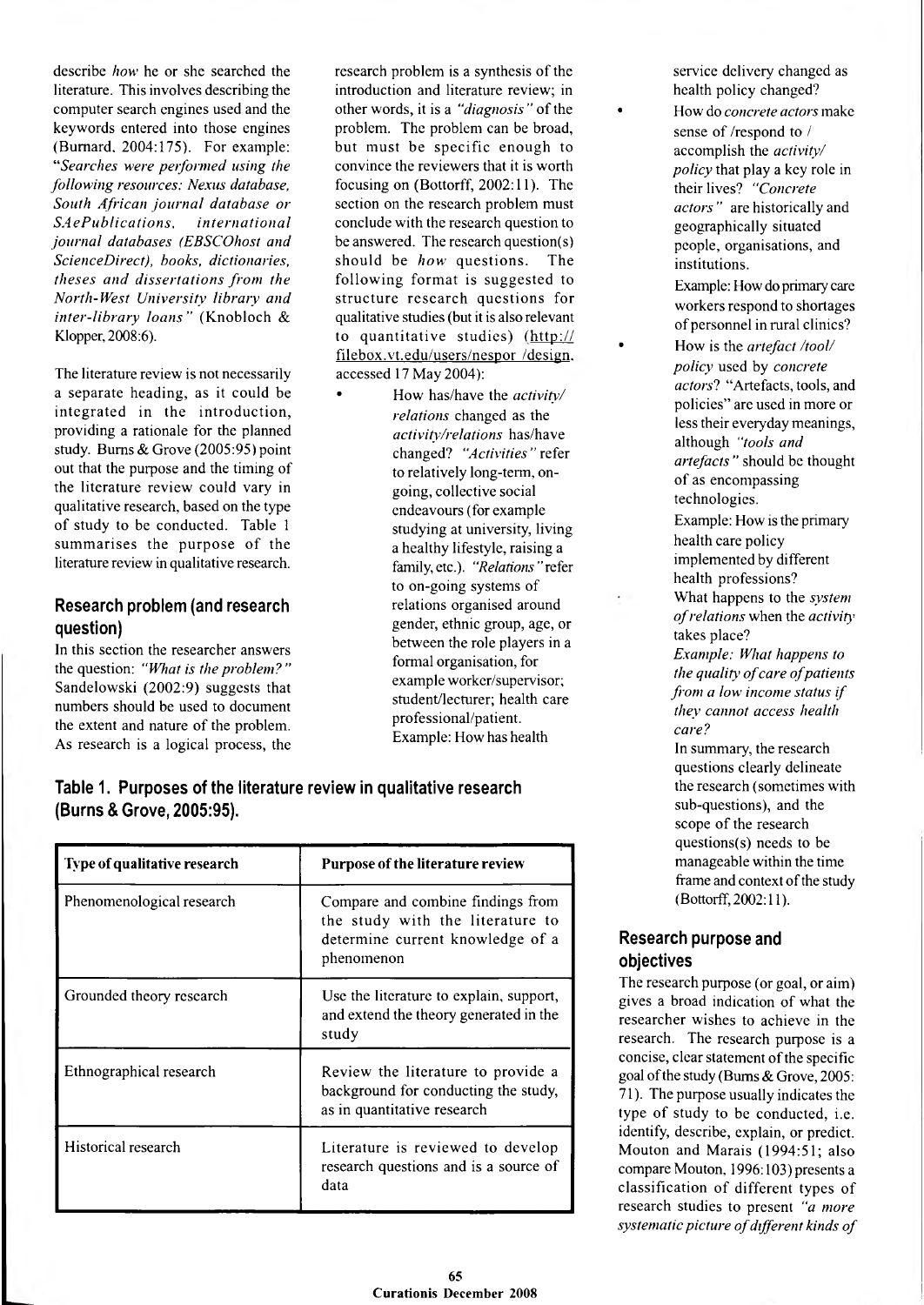

**Figure 1. Typology of research studies in qualitative studies (adapted from Mouton 1996).**

*research objectives".* However, he suggests that there are more basic questions to consider, before attention is given to the classification, i.e. " *What are the factors that come into play when a resea rch er iden tifies a particular research purpose? What makes a researcher opt for a descriptive purpose rather than an explanatory> purpose? Which factors play a role in determining a choice for or against evaluating health care interventions?"* Mouton (1996:102) further argues that over and above the questions, there are factors that determine the clarification of the research purpose, such as *"the re sea rch ers' existing background knowledge (epistemic dimension) o f the particular phenomenon and the interests, motives and preferences of the researcher (the sociological dimension)*

The epistemic dimension focuses on existing knowledge. Mouton (1996:102- 103) differentiates between two types of existing knowledge, i.e. *descriptive* (or factual) and *explanatory* (or theoretical) knowledge. Descriptive know ledge includes data, facts,

empirical generalisations, narratives and stories, and provides truthful descriptions of phenomena. *"Descriptive statements make claims about how things are, and what the actual fact of the matter is"* (Mouton, 1996: 192). Explanatory knowledge includes models, theories, interpretations, and makes causal claims about the world. *"Explanatory statem en ts* suggest plausible explanations of *why* things are as they are, and what the causes of events behind change are (Mouton, 1996:192- 193). Mouton (1996:193) further points out that the existence of a wellestablished body of knowledge versus little known about a phenomenon, will also impact on the choice of purpose. If little or no previous research is known about the phenomenon under investigation, a different kind of research would be appropriate in comparison with a phenomenon for which there is an existence of a wellestablished body of knowledge. In the first case, the researcher will attempt to collect new data through an *exploratory* study. In the latter case, new studies will possibly focus on *validational* or *confirmatory* studies.

The typology in figure 1 illustrates how the types of knowledge and the nonexistence or existence of a body of know ledge will influence the researcher's choice of study.

The second dimension discussed by Mouton (1996:41-45) is the sociological dimension, i.e. research as social activity. This implies that: (i) The researchers are social beings with specific beliefs, values and interests; (ii) Researchers follow certain implicit and explicit rules; (iii) The activities of researchers are conducted within more or less organised and institutionalised frameworks, which impose certain constraints on what is acceptable; and (iv) Researchers stand in different relations of power to each other (Mouton, 1996:41). What is important for the purpose of our discussion is that the researcher should be aware of his/her motives and intentions.

In summary, the research purpose is logically (deduced) generated from the research problem, it identifies the purpose of the study, and directs the development of the study (Bums & Grove 2005:80). Based on the research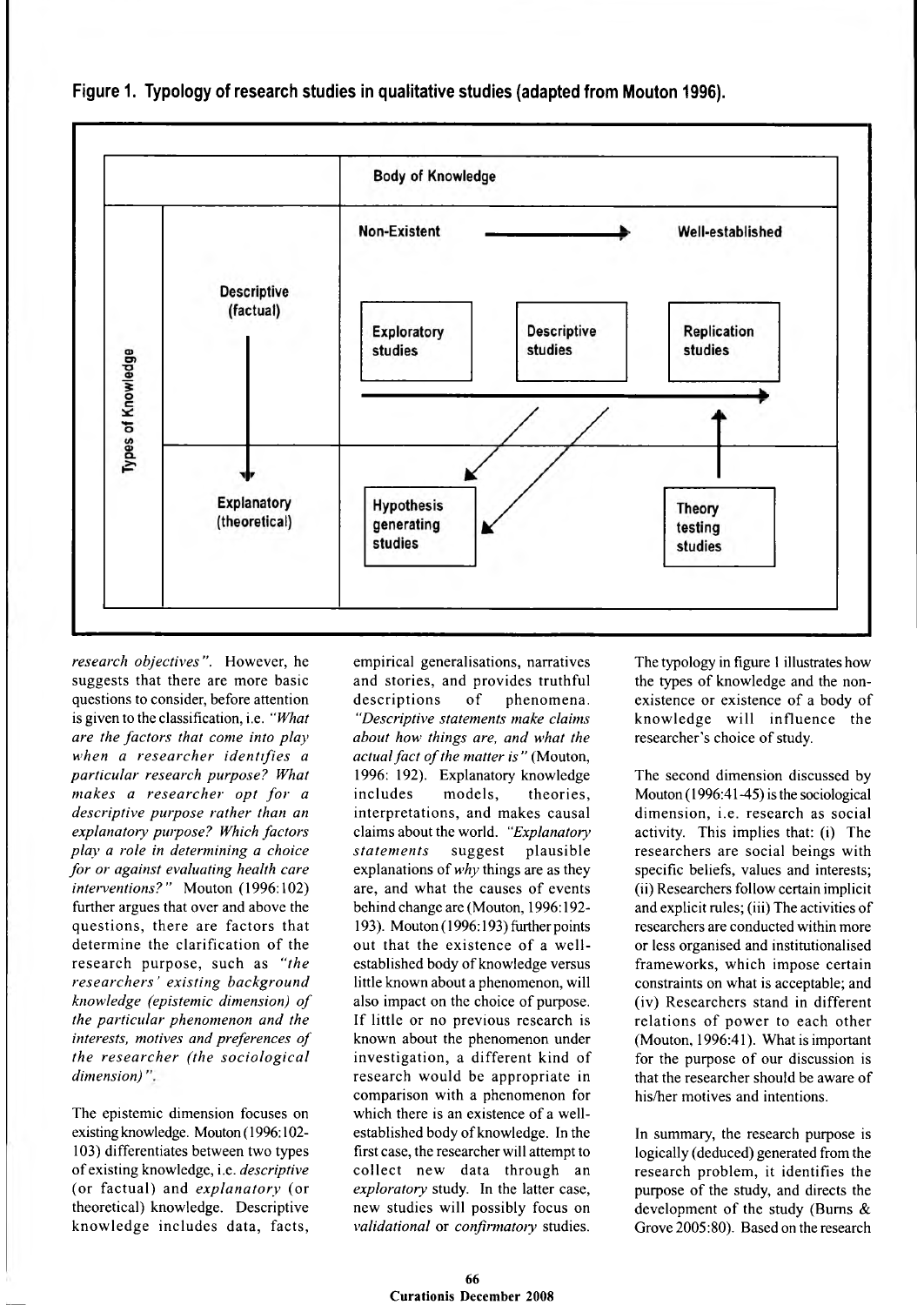purpose, specific research objectives are developed to direct the study. The following is an example of the research aim (purpose) and objectives from a study conducted by Minnie (2007; Minnie, Klopper & Van der Walt, 2008:51): "The aim of this research is *to develop best practice guidelines for counselling for HIV testing during pregnancy. This aim is achieved by means of the following objectives:* 

- *To explore and describe the factors that influence pregnant women s decision to be tested for HIV in selected antenatal clinics in the North West Province;* • *To explore and describe the factors that influence the counselling for HIV testing during pregnancy according to counsellors who practice in selected antenatal clinics in the North West Province;*
	- *To describe the current practices regarding counselling for HIV testing during pregnancy in selected clinics in the North West Province; and*
- *To describe the evidence regarding counselling for HIV testing during pregnancy by means of systematic review.*

### **Research paradigm**

No research is value free. "All studies include assumptions about the world and knowledge that informs the inquiries" (Creswell & Plano Clark, 2007:20). It is therefore advisable that you include an explicit stance of your paradigm (often referred to by authors as a worldview) in the proposal especially when you expect to have reviewers who are not familiar with qualitative research. All researchers bring a paradigm(s) or worldview to their research and this will influence the design and conducting of the research. "Worldviews and paradigms mean how we view the world and, thus, go about conducting research" (Creswell & Plano Clark, 2007:21). Guba and Lincoln (2005:192) state that the paradigm contains a basic set of beliefs and assumptions that guide our inquiries. Heath (1997:1-2) makes useful suggestions on the description of the paradigm:

- Use specific language to name and describe your research paradigm, e.g. *"naturalistic", "poststructuralism*
- Describe the philosophical correlates of your research paradigm, e.g. phenomenology, hermeneutics.
- Cite authors who have defined your research paradigm in the health sciences and suggested its application to your field of study and/or your specific area of study.

The message is clear - explain the assumptions of your research paradigm . The paradigm or *paradigm atic perspective* includes meta-theoretical, theoretical and methodological assumptions. *Metatheoretical assumptions* (statements) refer to the researcher's beliefs about the human being (patient, health care professional), society (community), the discipline (nursing, medicine, physiotherapy), and the purpose of the discipline (health). These assumptions are often embedded in paradigms or worldviews, i.e. Positivism, Postpositivism, Critical Theory, and Constructivism. Meta-theoretical statements are axiomatic statements and are not meant to be tested. The following excerpt is an example of a paradigmatic statement from a study by Maphorisa, Poggenpoel and Myburgh (2002:23): "The researcher will *incorporate the Theory for Health Promotion in Nursing (RAU, 1999) as paradigmatic perspective for this research. It endorses a Christian perspective. The following parameters* of Nursing are also identified: *community mental health nurse, m en tal health, environm ent and mental health nursing".* The authors then continue to provide clarifications of the four listed parameters by defining them from a faith perspective.

*Theoretical assumptions* or statements are a reflection of the researcher's view of valid knowledge in existing theoretical or conceptual frameworks. The theoretical statements are epistemic in nature and are subject to testing with the intention of clarifying the research problem. Theoretical assumptions are theoretical statements that serve as a framework in the study, and include theories, models and concepts (theoretical and operational definitions).

To demonstrate the different approaches in qualitative studies, two examples are given. In the first example the researcher approaches the research field with no preconceived framework; and in second example, definitions are provided, i.e. the researcher is departing from a specific framework. Example one comes from a study conducted by Maphorisa et al. (2002:25): *"A literature control will be conducted* after the *phenom enological interviews have been analysed; thus the researcher* will approach the field with no *preconceived framework ofreference.* " The second example is from a study conducted by Minnaar (2001:20): *"The framework that was usedfor this study was the Caring Theory of Watson. Watson (1985) identified ten curative factors which encourage health and development of individuals, families and communities. The ten carative factors are the formation of a humanaltruistic system of values; the installation of hope and faith; the cultivation of sensitivity to oneself and to others; the development of a helping-trust relationship between the caregiver and the care receiver to ensure a relationship of quality; the promotion and acceptance of the expression of positive and negative feelings*

*M eth o d o lo g ica l assu m ption s* or statements explain what the researcher believes good science practice is and may be implied or explicitly stated. An example from a study in which the methodological assumptions are stated explicitly is given below (Maphorisa et al 2002:23): "The methodological *assumptions, which w ill guide this study, are in line with the Botes Model* of Research (1998). The assumptions *are based on the functional approach that im plies that research must be applicable to improve the practice.* The usefulness of the research in itself *provides its trustworthiness."* 

#### **Research design**

Research starts with a problem and is a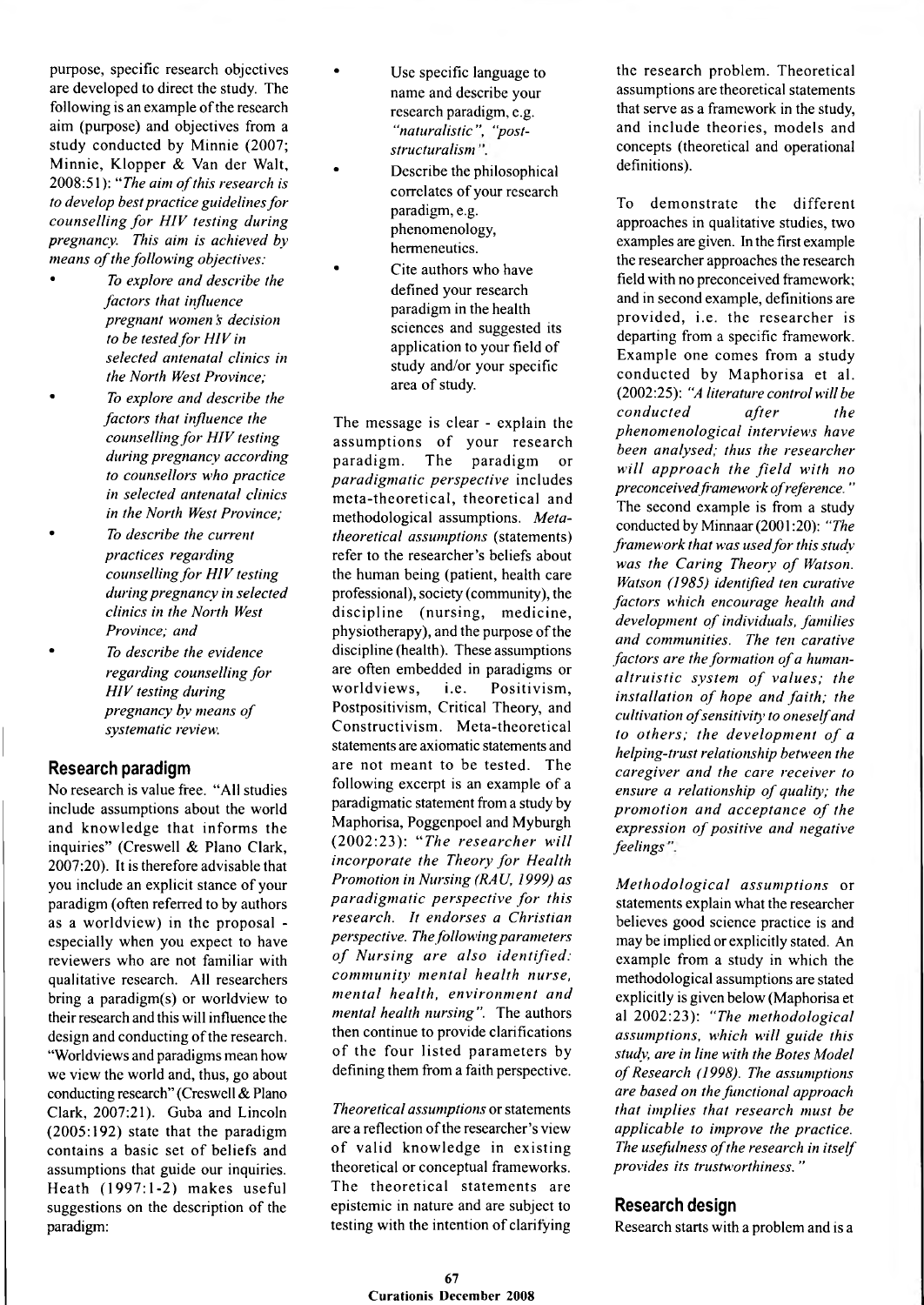# **Table 2. Typology of research designs (adapted from Mouton and Marais 1996)**

| <b>Research strategy</b>                                 | <b>Research goal</b>   | <b>Collection of new data</b>                                                                                                                                                                                                   | Analysis of existing data                                                                                        |
|----------------------------------------------------------|------------------------|---------------------------------------------------------------------------------------------------------------------------------------------------------------------------------------------------------------------------------|------------------------------------------------------------------------------------------------------------------|
| <b>GENERAL INTEREST</b><br>(Universal or Nomothetic)     | Explanatory            | Experimental and<br>Quasi-experimental designs                                                                                                                                                                                  |                                                                                                                  |
|                                                          | Descriptive            | Survey designs<br>(Questionnaires, interviews<br>and indirect observation)                                                                                                                                                      | Secondary analysis<br>(Census data)<br>Quantitative content analysis<br>(Newspaper<br>reports,<br>speeches, etc) |
|                                                          | Exploratory            | Survey designs (Pilot studies)                                                                                                                                                                                                  |                                                                                                                  |
| <b>CONTEXTUALINTEREST</b><br>(Contextual or ideographic) | Explanatory(Verstehen) | Grounded theory<br>Theory development                                                                                                                                                                                           | Qualitative content analysis<br>Discourse analysis<br>Historical analysis<br>(What was the cause of X?)          |
|                                                          | Descriptive            | Field<br>designs<br><sub>or</sub><br>Ethnographic designs (with<br>the focus on unstructured<br>direct<br>indirect<br>and<br>observations)<br>E.g. Case study<br>Model development<br>Narrative Inquiry<br>Critical ethnography | Qualitative content analysis<br>Discourse analysis<br>Historical analysis<br>(What happened?)                    |
|                                                          | Exploratory            | Field<br>designs<br>or<br>Ethnographic designs (with<br>the emphasis on the use of<br>informants)<br>E.g. Autoethnography<br>Ethnography                                                                                        |                                                                                                                  |

precondition for any study. The development of a research design follows logically from the research problem. This implies that the research problem directs the choice of design. A research design is defined as "a set of guidelines and instructions to be followed in addressing the research problem" (Mouton, 1996:107). Mouton further suggests that the main function of a research design is to enable the researcher to anticipate what the appropriate research decisions should be in such a manner that the eventual validity of the research findings are maximised. The research design is the plan or blueprint that the researcher will use in conducting the research. The aim of the research design is to align the pursuit of a research goal with the practical considerations and limitations of the project (Mouton & Marais, 1994:32). The following components are usually addressed in the design: its qualitative or quantitative (or mixed) nature; whether the study is explorative, descriptive, comparative or explanatory; and whether the study is contextual or universal. Qualitative studies are always contextual, as the data is only valid in a specific context. The researcher can then follow with a short description of each component. In the description of a contextual study it is important to include a description of the context or setting in which the research will be conducted. Also explain why this setting was chosen. Mouton and Marais (1994:51) provide a typology of research designs which, although not exhaustive, may be used as a guide (refer to Table 2).

The following is an example of a research design (Maphorisa et al 2002:24): "The design of this study is *qualitative, explorative, descriptive and con textu al in nature. Its qualitativeness offers the opportunity to uncover the nature of the community m ental health n u rse s' actions,*  $experiences and perspectives of which$ *is little known as yet. The purpose of its exploration is to gain a richer understanding of the experiences. According to Bums and Grove (2001), a descriptive study is usually conducted when little is known about the phenomenon of interest. Mouton (1996) describes a contextual study*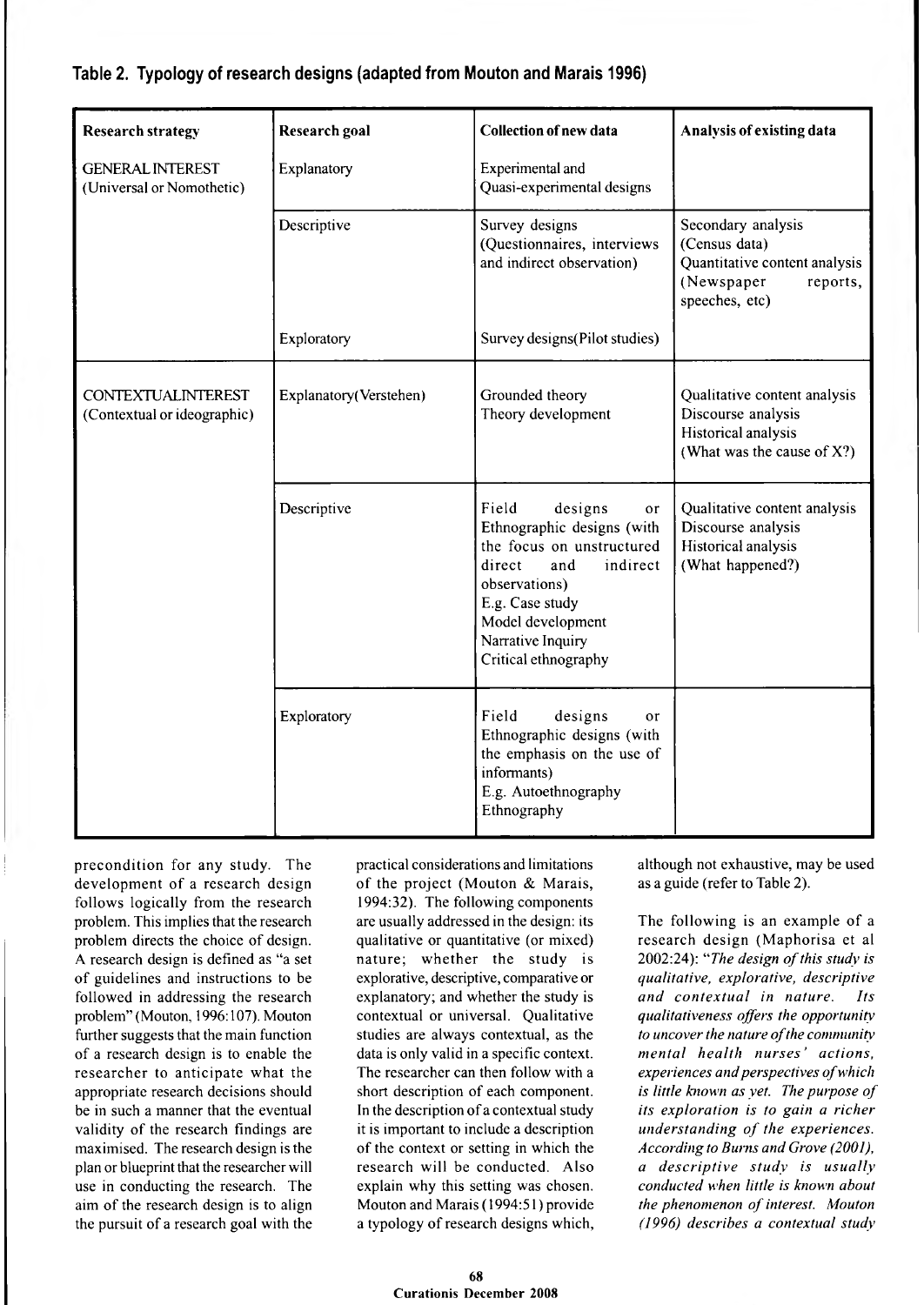*as one in which the phenomenon under investigation is studied in terms*  $of$  its intrinsic and immediate *contextual significance. "*

#### **Research method**

The research design will influence your decisions about research methods. R esearchers give different interpretations as to what the research method refers to. In this article research method includes the steps of population and sample, data collection, ensuring rigor and data analysis. Each of the steps will be discussed.

#### **• Population and sample**

*"Population refers to all the elements (individuals, objects or substances) that meet certain criteria for inclusion in a given universe"* (Bums & Grove, 2005:40). They further indicate that the definition of the population depends on the sample criteria and the similarity of participants in the various settings. Describe the composition of the population (N) in your study. Explain how you will select participants and gain entry into the research context (if relevant) (Heath, 1997). Then continue with a description of the sample, and sampling technique. A sample is a subset of the population that is selected for a particular study. Name the sampling technique you will use and defend its use, for example motivate why you would use purposive sampling. State the inclusion and exclusion criteria, and lastly project the size of the sample (n). An example from a study by Mchunu and Gwele (2005: 33) is given: "*The population consisted of community health centres, health professionals in these centres, and the surrounding communities, in the different community settings in the Ethekweni health district".*

#### **• Data collection**

The researcher describes what he/she is aiming to find out and how the data will be collected. The process of description will depend on the researcher's use of an inductive or deductive strategy, as this will influence the decision of whether the qualitative research will be carried out departing from a theoretical framework or not. With an inductive strategy the researcher would embark upon the project without working from an explicit

conceptual framework, and merely use a central theoretical statement to guide the research. In the deductive strategy the researcher embarks upon a research project with a clear conceptual framework in mind. This may be a model, a theory, or a typology. The use of a deductive strategy leads to a relatively rigid manner of conceptualisation, operationalisation, and data collection, and will ultimately constitute the frame of reference for analysis and interpretation (also compare Mouton, 1996:80).

It is important that the researcher describes the kind of data that will be collected, e.g. examination of existing documents, field notes, audiotapes, focus groups, videos, internet-based data, etc); and how data will be collected e.g. interviews, discourse analysis, etc. The method must be described in detail, as it will become part of the audit trail (Heath, 1997:2). Agar (1980, in Morse & Field, 1996:42) notes that it is inadequate to simply refer to data that will be collected using *"participant observation, field notes or diaries"*. A description with the justification of each method and how the method contributes to the understanding of the phenomenon under study must be presented. If an interview guide will be used, include the questions in the proposal or attach as an appendix. Explain in detail how interviews will be conducted, i.e. include how focus groups will be conducted, inclusive of the role of the facilitator and moderator, and how responses to questions will be elicited (Sandelowski, 2002:17). An example from Morolong and Chabeli (2005:42) is given: "Observation and *questioning w ere p refera b le data collection m ethods. F or the main study, the researcher was assisted by an ex p erien ced ex p ert clin ica l accom panist who was purposively selected for data collection. The researcher and the assistant used the developed instrument and its related manual, to evaluate the competence of newly qualified registered nurses".* 

#### **• Rigor (Soundness of the research)**

Rigor must be reflected throughout the proposal. However, it is vital that the researcher addresses rigor specifically, using relevant criteria and appropriate strategies for the qualitative design used. Lincoln and Guba (1985:218) propose an alternative construct for validity and reliability in qualitative research, namely trustworthiness. The epistemological standards of trustworthiness are:

#### **(i) Truth value**

Truth value determines whether the researcher has established confidence in the truth of the findings with the participants and the context in which the research was undertaken. Truth value is usually obtained from the discovery of human experiences as they are lived and perceived by the participants (Klopper & Knobloch, 2008a:5, Sliep, Poggenpoel & Gmeiner, 2001:69). *Truth value* is obtained by using the strategy of *credibility* and the criteria of prolonged engagement, triangulation (of methods, data sources, theories and investigators), peerexamination/group discussion, negative case analysis and member checking.

#### **(ii) Applicability**

*Applicability* refers to the degree to which the findings can be applied to different contexts and groups (Sliep et al. 2001:69). It is the ability to generalise from the findings to larger populations, by using the strategy of *transferability* (Klopper & Knobloch, 2008a:8).

#### **(iii) Consistency**

Consistency considers whether the findings will be consistent if the inquiry was replicated with the same participants and in a similar context. Since the qualitative setting may be complicated by extraneous and an unexpected variable, the strategy of dependability is used, which implies traceable variability; this is variability that can be ascribed to identifiable sources (Sliep et al. 2001:69-70). To ensure consistency Guba and Lincoln (1985:298-299) discuss direct and indirect ways with which the dependability of research findings may be ensured. Dependability may be ensured in an indirect way by applying the measures of credibility. The three direct ways that the dependability of research findings may be ensured are: stepwise replication (inclusive of a thick or dense description of the methodology), inquiry audit (sometimes referred to as the dependability audit) and triangulation (Klopper & Knobloch, 2008a: 10).

**(iv) Neutrality**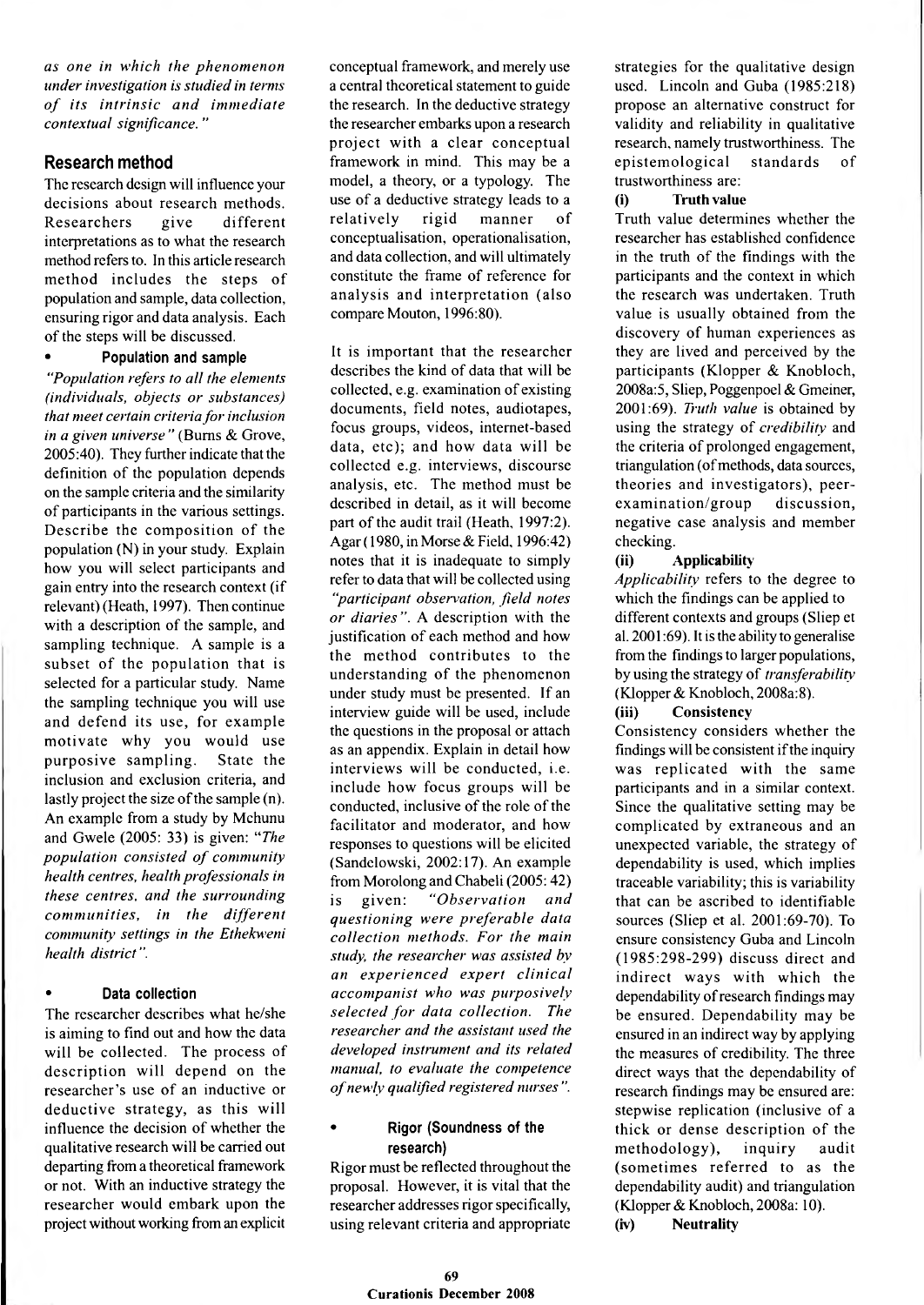| Epistemological standards | <b>Strategies</b>                   | Criteria                                                                                                                                                                               |  |
|---------------------------|-------------------------------------|----------------------------------------------------------------------------------------------------------------------------------------------------------------------------------------|--|
| Truth value               | Credibility<br>$\ddot{\phantom{0}}$ | Prolonged engagement<br>$\bullet$<br>Triangulation<br>$\bullet$<br>Methods<br>Participants<br>Peer examination/group discussion<br>Negative case analysis<br>٠<br>Member checking<br>٠ |  |
| Applicability             | Transferability                     | Selection of sources<br>$\bullet$<br><b>Saturation of Data</b><br>$\bullet$<br><b>Thick Description</b><br>٠                                                                           |  |
| Consistency               | Dependability                       | Indirect<br>$\bullet$<br>Measures of credibility<br>Direct<br>$\bullet$<br>Stepwise replication<br>Inquiry audit<br>Triangulation<br>Methods<br>Participants                           |  |
|                           | Confirmability                      | Confirmability audit<br>٠<br>Triangulation<br>$\bullet$<br>Methods<br>Participants                                                                                                     |  |

### **Table 3. Summary of standards, strategies and criteria to ensure trustworthiness**

Neutrality entails freedom from bias during the research process and results description, and refers to the degree to which the findings are a function solely of the informants and conditions of the research, and not of other biases, motives or perspectives (Sliep et al. 2001:70). The strategy of *confirmability* is used, and the criteria of the confirmability audit and triangulation are applied (Klopper & Knobloch, 2008a: 12).

The term *trustworthiness* is therefore used in the evaluation of the rigor of qualitative data. Table 3 provides a summary of the epistemological standards, the strategies and criteria used to ensure trustworthiness in qualitative research.

#### **• Data analysis**

Describe the intended data analysis procedure (coding, sorting, etc.). The

researcher needs to give a description of how data reduction and data reconstruction is planned, as well as how data will be kept organised and retrievable. In explaining data reduction the researcher provides detail of write-ups of field notes, transcription procedures and the use of computer programmes (if planned) (Heath, 1997:3). Data reconstruction includes a description of the development of themes, control with existing literature and integration of concepts (Heath, 1997:3). For the description of data analysis, relevant methods with citations must be included, e.g. content analysis (Tesch, 1990 in Creswell 1994:155); qualitative content analysis (A ltheide, 1987:65-67); constant comparison analysis (Strauss and Corbin 1990:62); and phenomenological thematic analysis (Van Maanen, 1990:3) (compare

Sandelowski, 2002; Sandelowski & Barroso, 2003). The use of computer programmes to conduct data analysis, i.e. Atlas ti or Nvivo 8 should also be clearly indicated. The study of Maphorisa et al. (2002:24) is used as example:

*"The method o f data analysis o f Tesch in Creswell (1994) was used to analyse the tape rec o rd e d data after tran scrip tio n . D uring the data analysis, all the transcriptions were*  $read to get a sense of the whole. Ideas$ *were jotted in the margin as they came to mind. A list of all topics from all the interviews was made and similar topics were clustered together. These topics were form ed into major topics, unique topics and leftovers. They were later taken and returned to the data and abbreviated as codes. These codes w ere w ritten next to the appropriate segments of the text..".*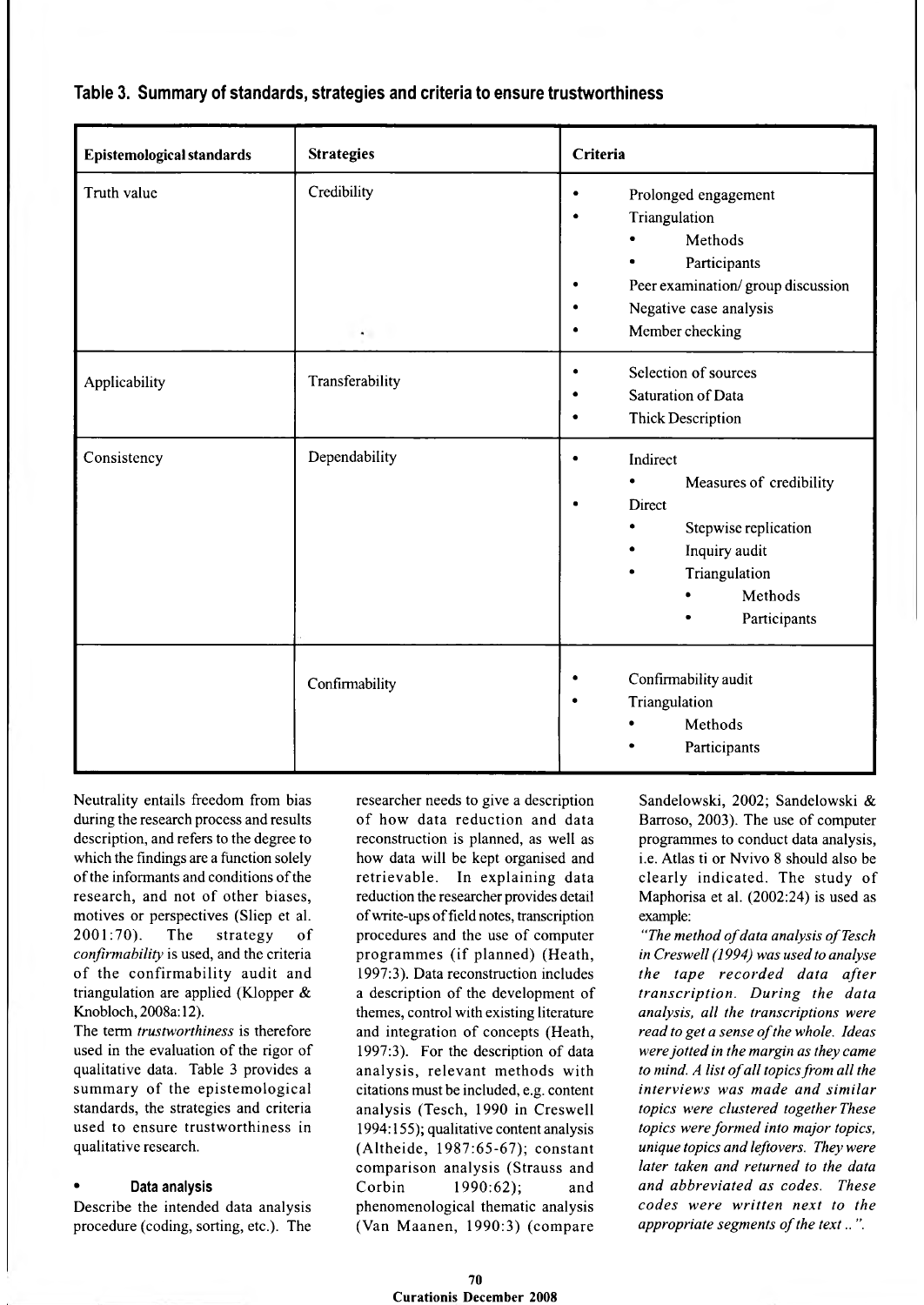### **Ethical considerations**

Qualitative research introduces special moral and ethical problems that are not usually encountered by other researchers during data collection; perhaps due to the unstructured conversational tone of interviews and the intimate nature of the interaction between the researcher and participants (Morse & Field, 1996:44). It is therefore very important that the researcher take special care in ensuring that ethical standards are met. Ethical considerations refer to the protection of the participants' rights, obtaining informed consent and the institutional review process (ethical approval). The researcher needs to provide adequate information on each of these aspects. Protection of participants' rights include the right to self-determination, right to privacy, right to autonomy and confidentiality, right to fair treatment and the right to protection from discomfort and harm. Informed consent needs to be obtained from the participants, as well as the research site and the relevant authorities.

### **Dissemination plan**

The researcher should provide a condensed description of the plan that will be utilised to disseminate results, i.e. publication in peer-reviewed journals and paper or poster presentations at conferences. Also take into consideration specific requirements for dissemination for postgraduate studies, or funding agencies.

### **Timeline**

The timeline is a schedule or work plan for the completion of the research (Morse  $&$  Field, 1996:42-43). The plan includes all the research activities to be completed, the predicted length of time that each activity will take to complete and when it will be performed. The plan can be described as text, but as several tasks may be conducted concurrently, it is often presented as a table or graph. A possibility is the use of the Gantt chart. A Gantt chart is a standard tool that can be used by the researcher to structure the timeline of the project, i.e. specific activities with target dates. Qualitative researchers are often very optimistic about the time to be allowed for the research activities, but the qualitative researcher can experience numerous delays, for

instance; delays with interviews and the time-consuming process of qualitative data analysis. Morse and Field (1996:43) advise that the researcher should estimate how long each activity will take and then triple the time. Such leeway is important when funds are requested, to ensure that there is adequate funding for staff and for the completion of the project.

### **Budget**

A notion which interferes with the positive perception of qualitative inquiry is the idea that qualitative research is inexpensive to conduct (Morse, 2003:847). This is a myth. Qualitative research is not predictable; hence when the researcher prepares a research budget, he/she should predict and cost all aspects of the research, and then add an additional allowance for unpredictable disasters, delays and rising costs. Morse and Field (1996:43) refer to specific aspects that should be included in the budget: the number of participations cannot be predicted, because data will be collected until saturation, but an estimation must be included; recording of data (audiotapes, recorder, batteries, microphone); transcripts of interviews (on average, a fast typist will need three hours to transcribe a clearly recorded 45-minute interview); equipment (make, model number and actual price); personnel budget (include employee benefits); supplies (telephone, stationary); travel; cost of attending a conference for dissemination. All items in the budget should be justified.

# **Appendices**

Appendices are documents that support the proposal and application. The appendices will be specific for each proposal, but documents that are usually required include: informed consent form; telephone consent; verification of ethical approval; letters of approval from research site; letters of support (in case of funding application); curricula vitae of researcher (principal investigator) and others members of the research team.

# **Conclusion**

In summary, successful qualitative research proposals should communicate the researcher's knowledge of the field and method, and

convey the emergent nature of the qualitative design. The proposal should follow a discernible logic from the introduction to presentation of the appendices. Successful qualitative research proposals are an art and science (Sandelowski, 2002:20) and should be written to entice the audience and to conform to the requirements of the funding agency (Morse & Field, 1996:141-142).

# **Acknowledgement**

Thanks to Siedine Knobloch (project manager in my office) for the final proof reading and assistance with the abstract.

# **References**

**AGAR, MH 1980:** The Professional Stranger: An Informal Introduction to Ethnography. New York: Academic Press

**ALTHEIDE, DL 1987: Ethnographic** content analysis. Qualitative Sociology. 10:65-67.

ARBER, S 1993: The Research Process. (In: Gilbert, N. Researching Social Life). London: Sage.

BELGRAVE, LL & SMITH, KJ 1995: Negotiated validity in collaborative ethnography. Qualitative Inquiry. 1:69- 89

**BOTTORFF, JL 2002: Writing** Qualitative Research Proposals. R etrieved 17 May 2004 from www.vchri.ca/i/ presentations/ qualitative proposals.

**BURNARD, P 2004: Writing a** qualitative research report Nurse Education Today. 24 **(3):** 174-179

**BURNS, N & GROVE, SK 2005:** The Practice of Nursing Research. Conduct, Critique and Utilization. London: Elsevier Saunders Company

**CRESW ELL, J 1994:** R esearch design: Qualitative and quantitative approaches. London: Sage

**CRESWELL, JW & PLANO CLARK,**

**VL, 2007:** Designing and conducting Mixed Method Research. USA: Sage Publications

**DENZIN, NK & LINCOLN, YS 1998:**